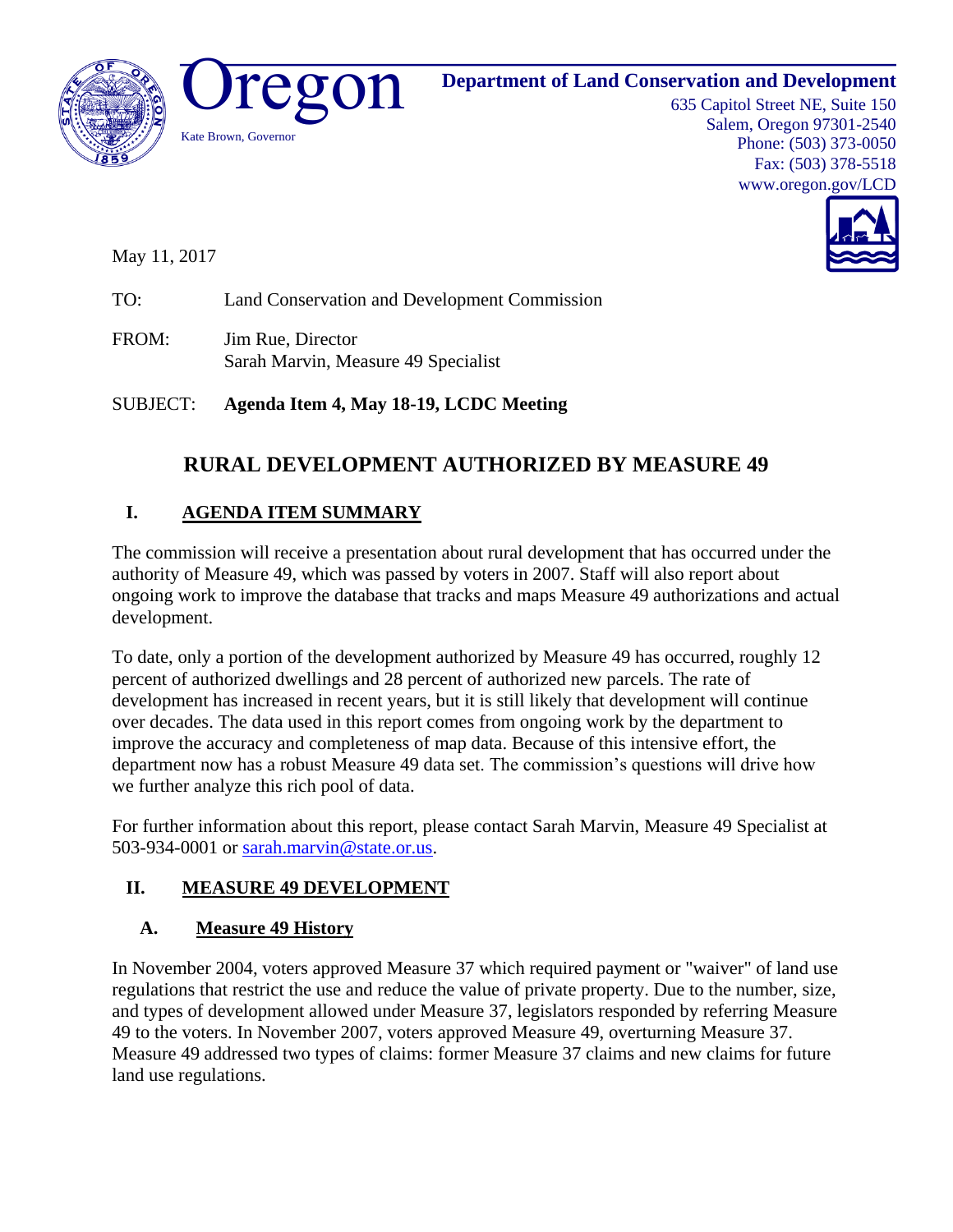For former Measure 37 claims, Measure 49 limited the type of development allowed to residential development only, in the form of home sites which consist of one dwelling on one parcel. Measure 49 provided two options: a simple filing to apply for up to three home sites; or a more complex filing with an appraisal to apply for up to ten home sites. Claimants who had received Measure 37 waivers from the state and a local jurisdiction, *and* who had completed or substantially initiated development, had the option of seeking a common law vested rights determination instead of seeking review under Measure 49.

Measure 49 is substantially different for claims for land use regulations adopted after January 1, 2007. Landowners may file claims for land use regulations that restrict a residential use, or a farm or forest practice. Landowners must provide an appraisal demonstrating a reduction in fair market value measured from one year before the land use regulation was adopted to one year after adoption. A claim must be filed within five years of the land use regulation's enactment. The remedy for a successful claim may be compensation or waiver of the restrictive land use regulation. Staff is not aware of any successful Measure 49 claims based on regulations adopted after 2007.

#### **B. Development on Former Measure 37 Claim Properties Under Measure 49**

By the end of 2011, when the last Measure 49 home site authorizations was issued, the state had authorized a total of 6,238 new dwellings and 3,947 new parcels for 3,542 Measure 49 claims. Staff analysis of available data reveals that a majority of authorized development had not occurred by the end of 2015: approximately 12% of authorized new dwellings and 28% of authorized new parcels had been created. Thus, there are still far more Measure 49 parcels and dwellings authorized than have been completed, especially in the Portland Metro region, the Willamette Valley and Jackson County.

| <b>COUNTY</b> | <b>DWELLINGS</b>                  |              |     |                                       | <b>PARCELS</b> |                                   |                |     |
|---------------|-----------------------------------|--------------|-----|---------------------------------------|----------------|-----------------------------------|----------------|-----|
|               | <b>Total</b><br><b>Authorized</b> | <b>Built</b> |     | <b>Remaining</b><br><b>Authorized</b> |                | <b>Total</b><br><b>Authorized</b> | <b>Created</b> |     |
| Clackamas     | 1,158                             | 153          | 13% | 1,005                                 | 87%            | 810                               | 197            | 24% |
| Washington    | 604                               | 78           | 13% | 526                                   | 87%            | 390                               | 148            | 38% |
| Lane          | 469                               | 38           | 8%  | 431                                   | 92%            | 293                               | 81             | 28% |
| Jackson       | 444                               | 44           | 10% | 400                                   | 90%            | 305                               | 84             | 28% |
| Yamhill       | 393                               | No data      |     |                                       | 240            | 92                                | 38%            |     |
| Marion        | 361                               | 77           | 21% | 284                                   | 79%            | 223                               | 63             | 28% |
| Linn          | 331                               | No data      |     |                                       | 222            | 89                                | 40%            |     |
| Polk          | 305                               | 25           | 8%  | 280                                   | 92%            | 186                               | 56             | 30% |
| Douglas       | 208                               | No data      |     |                                       | 142            | No data                           |                |     |
| Klamath       | 195                               | No data      |     |                                       | 78             | 7                                 | 9%             |     |
| Jefferson     | 185                               | No data      |     |                                       | 113            | 20                                | 18%            |     |

| Table 1: Status of Measure 49 Authorized Dwellings and Parcels |  |  |  |  |  |
|----------------------------------------------------------------|--|--|--|--|--|
|----------------------------------------------------------------|--|--|--|--|--|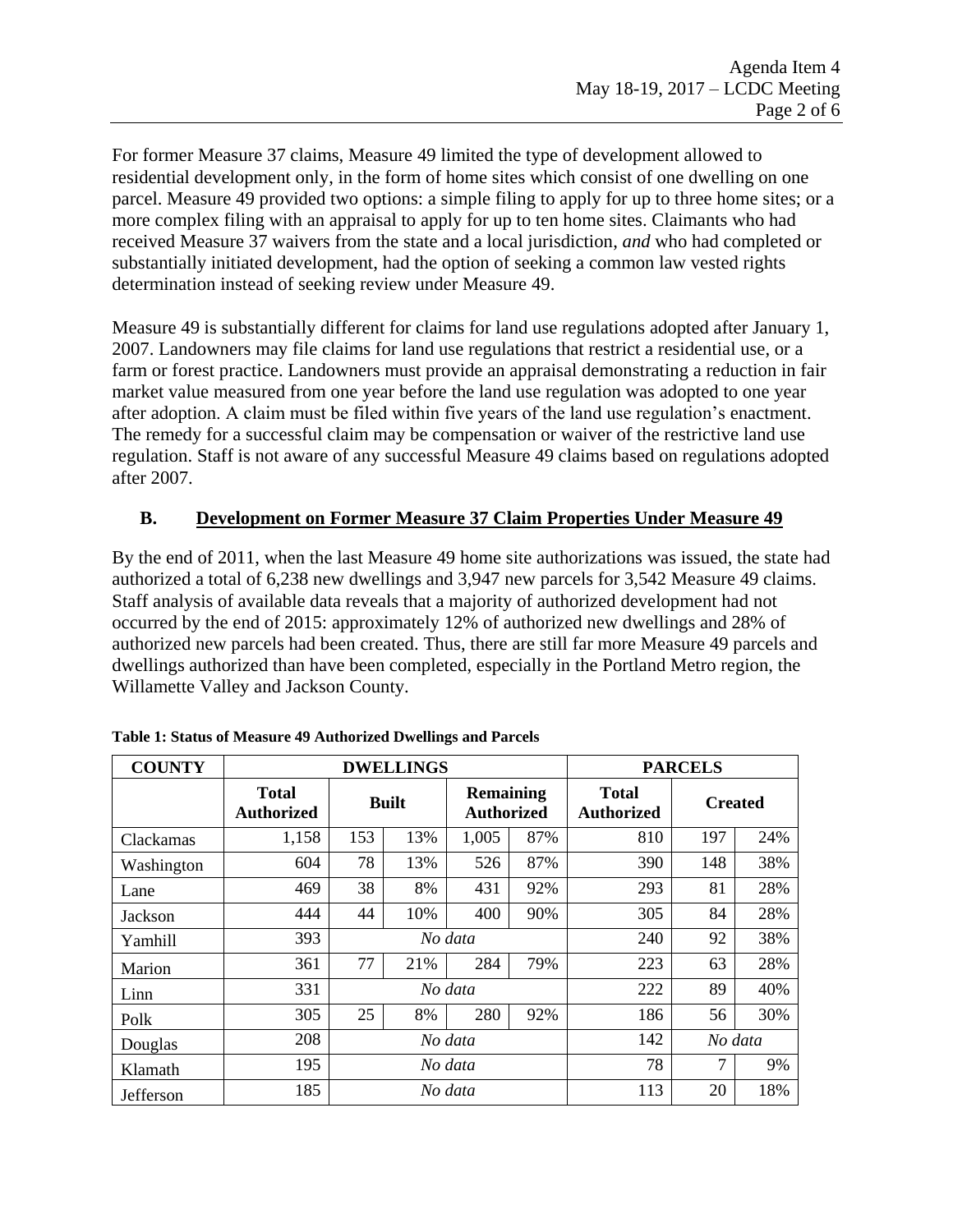| <b>COUNTY</b>                                                                                                              | <b>DWELLINGS</b>                  |              |            |                                       | <b>PARCELS</b> |                                   |                |     |
|----------------------------------------------------------------------------------------------------------------------------|-----------------------------------|--------------|------------|---------------------------------------|----------------|-----------------------------------|----------------|-----|
|                                                                                                                            | <b>Total</b><br><b>Authorized</b> | <b>Built</b> |            | <b>Remaining</b><br><b>Authorized</b> |                | <b>Total</b><br><b>Authorized</b> | <b>Created</b> |     |
| Coos                                                                                                                       | 182                               |              |            | No data                               |                | 104                               | 24             | 23% |
| <b>Hood River</b>                                                                                                          | 168                               | 23           | 14%        |                                       | 86%            | 113                               | 24             | 21% |
| Josephine                                                                                                                  | 142                               | 24           | 17%        | 118                                   | 83%            | 106                               | 24             | 23% |
| Deschutes                                                                                                                  | 130                               |              | No data    |                                       |                | 93                                | 20             | 22% |
| <b>Baker</b>                                                                                                               | 112                               |              | No data    |                                       |                | 54                                | 12             | 22% |
| Lincoln                                                                                                                    | 110                               | 17           | 15%        | 93                                    | 85%            | 49                                | 15             | 31% |
| Curry                                                                                                                      | 96                                |              | No data    |                                       |                | 48                                | 11             | 23% |
| <b>Benton</b>                                                                                                              | 91                                |              | No data    |                                       |                | 53                                | 8              | 15% |
| Columbia                                                                                                                   | 90                                | 9            | 10%        | 81                                    | 90%            | 62                                | 15             | 24% |
| Multnomah                                                                                                                  | 84                                | 9            | 11%        | 75                                    | 89%            | 39                                | 6              | 15% |
| Tillamook                                                                                                                  | 81                                | $\mathbf{1}$ | 1%         | 80                                    | 99%            | 46                                | 19             | 41% |
| Wallowa                                                                                                                    | 61                                | No data      |            |                                       | 37             | No data                           |                |     |
| Umatilla                                                                                                                   | 55                                | No data      |            |                                       | 30             | $\overline{4}$                    | 13%            |     |
| Clatsop                                                                                                                    | 45                                |              | No data    |                                       |                | 27                                | 9              | 33% |
| Wasco                                                                                                                      | 44                                | 1            | 2%         | 43                                    | 98%            | 21                                | 8              | 38% |
| Crook                                                                                                                      | 44                                |              | No data    |                                       |                | 27                                | 5              | 19% |
| Union                                                                                                                      | 28                                | No data      |            |                                       | 20             | $\mathbf Q$                       | 45%            |     |
| Malheur                                                                                                                    | 16                                | No data      |            |                                       |                | 10                                | No data        |     |
| Grant                                                                                                                      | 5                                 | No data      |            |                                       |                | 5                                 | No data        |     |
| Lake                                                                                                                       | $\mathbf{1}$                      | No data      |            |                                       |                | 1                                 | No data        |     |
| Gilliam, Harney, Morrow, Sherman and Wheeler counties had no authorizations.                                               |                                   |              |            |                                       |                |                                   |                |     |
| <b>Statewide</b>                                                                                                           | 6,238                             |              | 12%<br>88% |                                       |                | 3,947                             | 28%            |     |
| Statewide percentages were calculated using only the counties<br>with data, and may not be representative of all counties. |                                   |              |            |                                       |                |                                   |                |     |

#### **C. Trends in Dwelling Development**

Due to the available methods and data, we were able to evaluate trends only for dwellings and only in four counties: Clackamas, Marion, Jackson, and Lincoln. These counties represent regions across the western part of the state, specifically, the Portland Metro area, the Willamette Valley, southern Oregon, and the coast. These counties also represent a range of Measure 49 authorized new dwellings: Clackamas County (1,157); Jackson County (444); Marion County (361); and Lincoln County (110).

In general the numbers of dwellings built per year increased between 2010 and 2015 in Clackamas and Marion counties (Figure 1). In other counties, however, the levels of development are too low to identify any trend.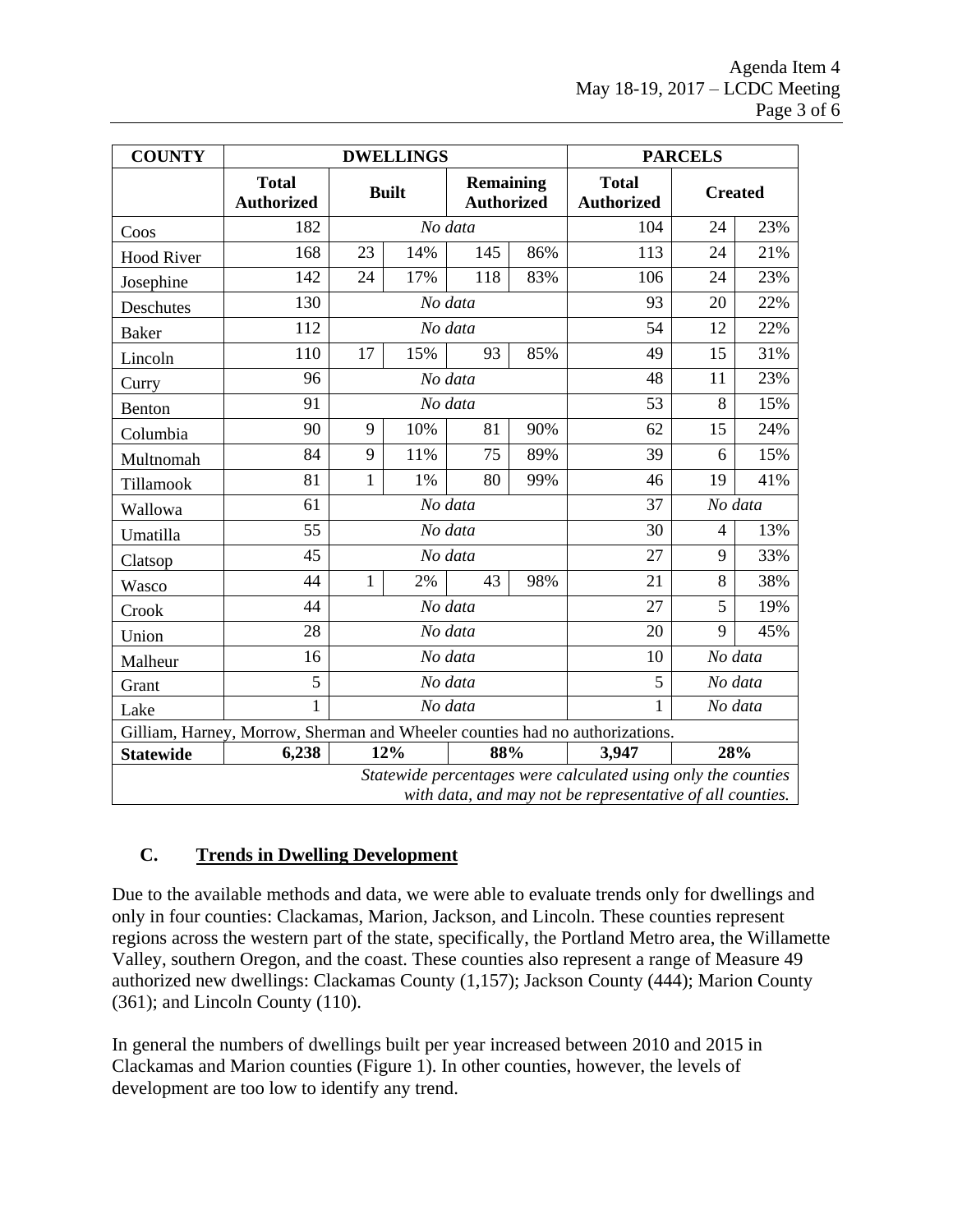

#### **D. Potential Future Development**

Through 2015, Measure 49 development was slow to get going, with only 12% of new dwellings and 28% of new parcels created. However, the general increase in annual numbers in the Metro and Willamette regions where most of the Measure 49 development was authorized indicates that Measure 49 development will likely go up.

At current rates it would take several decades for all of the authorized dwellings to be built. For example, in Clackamas County the average rate was 27 dwellings per year from 2012 through 2015. At that rate, and assuming that all of the authorized dwellings are ultimately built, the final Measure 49 dwellings would be built in 2052. Obviously the future will not be a simple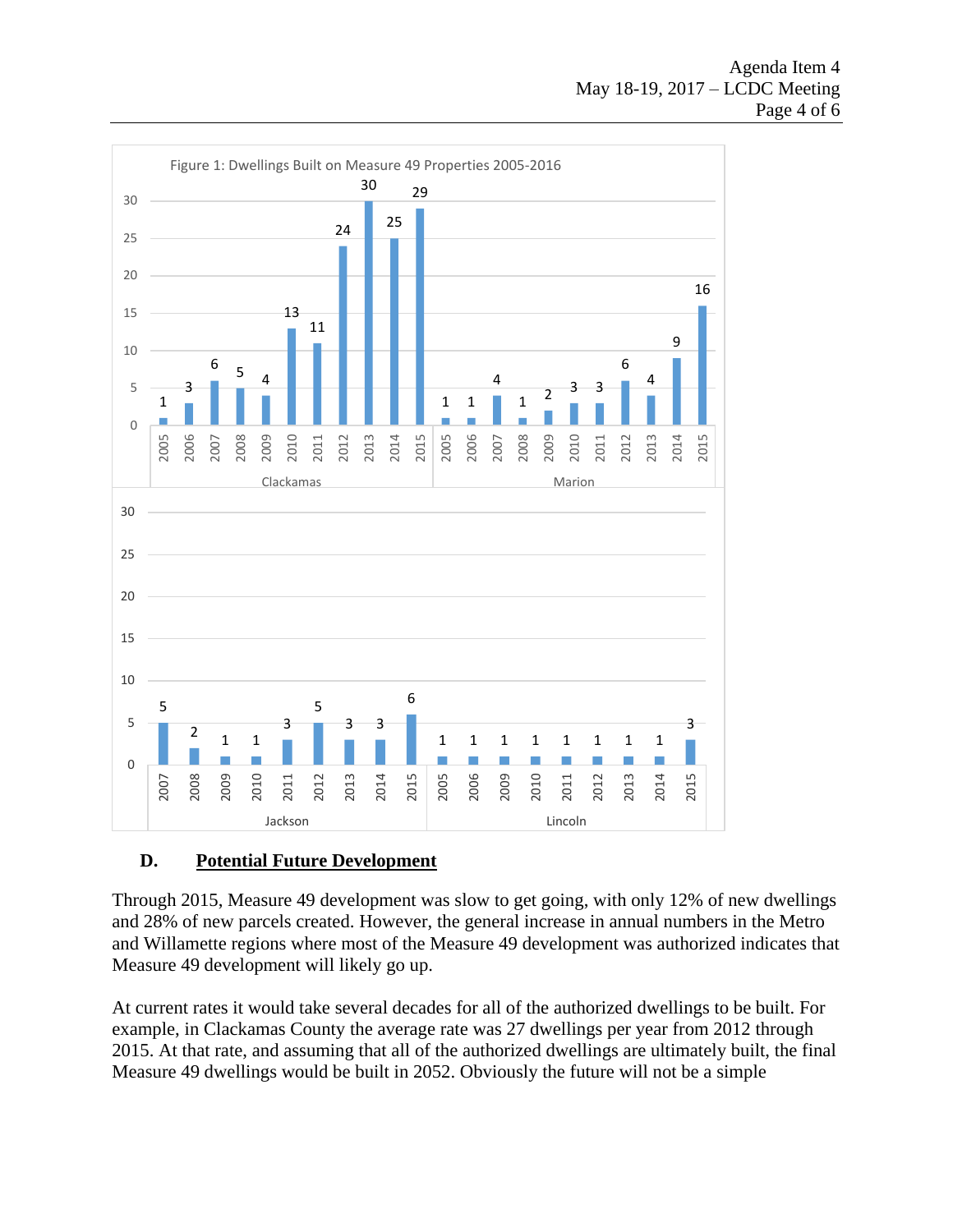extrapolation of the recent past, but it is likely that Measure 49 dwellings will continue to have an impact on rural development for 20 years, and possibly more than 30 years.

One factor that could change future development rates is the "ten-year clock." Measure 49 authorizations run with the property and do not expire if held by the original claimant. However, if the property is sold or inherited, the authorization is only valid for ten years from the date of transfer. Roughly 66 percent of claimants acquired their property before 1975, suggesting the prevalence of an older population. Together, these facts suggest that there will be an increase in the rate of Measure 49 development in subsequent years as new owners buy or inherit Measure 49 properties, triggering the ten-year clock. For heirs who inherited properties during the Measure 49 processing period, the ten-year clocks will begin closing in 2018.

One way to reduce the negative impacts of Measure 49 development on farm and forest lands would be to transfer the development to properties where it would have less impact. In 2015, the commission adopted rules to clarify how counties could adopt programs for transferring Measure 49 development credits (TDC). These TDC programs would protect sensitive and valuable resource properties by offering incentives to landowners to transfer development authorized by Measure 49 to specified properties that would be more appropriate for home site development. Department staff have been assisting counties that have expressed interest in the program, including Washington, Lincoln, and Lane Counties. To date, no county has adopted a TDC program.

#### **III. DATA AND TOOLS**

#### **A. Tracking Measure 49 Properties**

Tracking the locations of Measure 49 claim properties and development required creating an accurate computer map using a geographic information system (GIS). The first step was checking and correcting tax lot identification numbers in the Measure 49 database. This involved researching final orders and original claim documents to correct errors caused by the complexities of Measure 49 claim properties and changes in property configurations in the time between Measure 37 ending and Measure 49 beginning.

The second step was using GIS to link the Measure 49 database to maps of tax lots from 2007. Tax lot maps are created by county tax assessors, and 30 out of 36 counties share those maps with state agencies. Due to inaccuracies inherent in older tax lot maps and changes in tax lots over time, additional corrections were required to successfully match the database with 2007 tax lot maps. Over time counties have improved the spatial accuracy of their tax lots. Thus, the final step was to adjust the 2007 tax lot boundaries to the spatial accuracy of 2015 tax lots without changing the property configurations as they existed when the Measure 37 claims were filed.

These steps would have been more work than existing staff could accomplish, so the department worked with a professor and student at Lane Community College on a pilot project using Lane County maps. We then hired the student as a temporary employee to complete Measure 49 maps for all counties that share tax lot data. The work included writing scripts that automate repetitive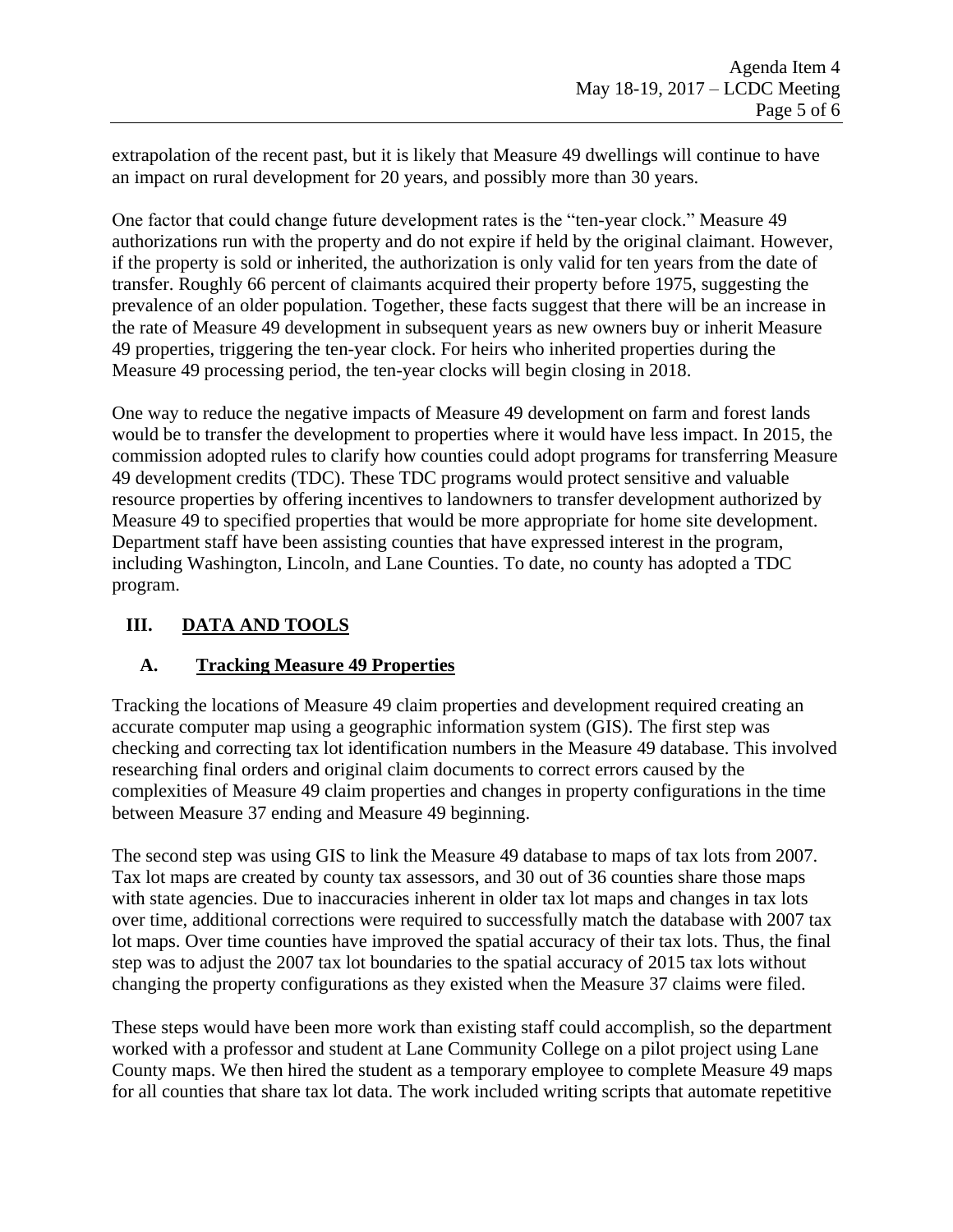data processing steps, which can be used on future tax lot data sets. The result is a nearly complete and highly accurate GIS layer of Measure 49 authorized properties, linked to data on the numbers of home sites authorized and to final orders.

The new Measure 49 properties layer will be available online through the [Oregon Explorer](http://oregonexplorer.info/) as an updated "Measure 49 Analyzer." This web application will allow anyone to search for a Measure 49 property, click a link to its Final Order, and create a report complete with map and calculations of the percentages of high-value farmland, high-value forestland, and groundwater restricted area.

#### **B. Assessing Development**

To determine which Measure 49 properties area at different stages of development, GIS was used to compare numbers of tax lots and dwellings in 2015 and 2007. Thirty counties currently share tax lot maps and limited tax assessment data with state agencies. For these counties, the number of parcels created was calculated as the difference between the number of tax lots in the 2015 tax lot map and the 2007 tax lot map. Thirteen counties share additional assessment data that indicates whether a dwelling exists on the tax lot. For these counties, the number of dwellings built was calculated as the difference between the number dwellings in the 2015 tax assessment data and the number of dwellings shown in the Measure 49 database at the time the Measure 37 claim was filed. Four counties share assessment data that includes the year the dwelling was built, which is shown in Figure 1.

#### **IV. ATTACHMENTS**

#### **A. Map of Measure 49 Built and Unbuilt Dwellings by County**